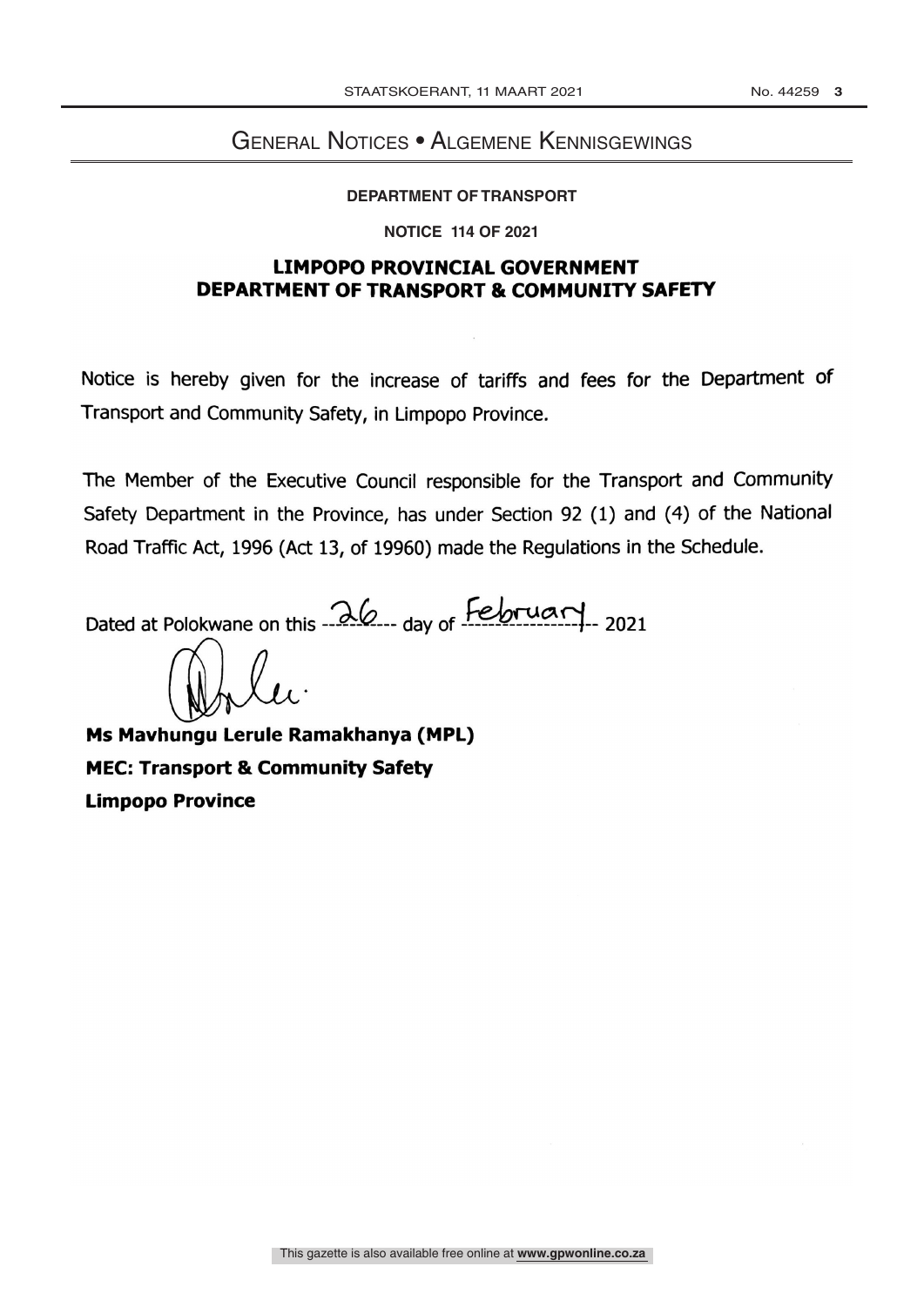## **Miscellaneous Fees Financial year 2021-22**

|    | <b>Transaction typ Transaction Description</b> | 2020-21 Value | 2020-21 (Rate Per Band) |
|----|------------------------------------------------|---------------|-------------------------|
| 01 | Duplicate certificate                          | R 235         | R 0,00                  |
| 23 | Other licence number                           | R 183         | R 0,00                  |
| 26 | Confirm MV info                                | R 95          | R 0,00                  |
| 27 | <b>Issue MTN</b>                               | R 110         | R 0,00                  |
| 30 | Licence MTN for transport contractor           | R 212         | $\overline{R}$ 0,00     |
| 31 | Licence MTN for MV                             | R 675         | R 0,00                  |
| 32 | Licence MTN for motorcycle                     | R 212         | R 0,00                  |
| 33 | <b>MIB</b> registration                        | R 14 321      | R 0,00                  |
| 34 | Application for special permit (offline)       | R 106         | R 0,00                  |
| 35 | Application for temp permit (offline)          | R 119         | R 0,00                  |
| 36 | Application for 10 blank special permits       | R 95          | R 0,00                  |
| 37 | Application for 10 blank temp permits          | R 113         | R 0,00                  |
| 38 | Application for RWC (bus)                      | R 218         | $R$ 0,00                |
| 39 | Application for RWC (goods vehicle)            | R 192         | R 0,00                  |
| 40 | Application for RWC (motorcycle)               | R 103         | R 0,00                  |
| 41 | Application for RWC (other)                    | R 152         | $R$ 0,00                |
| 42 | Certification of roadworthiness                | R 89          | R 0,00                  |
| 47 | Confirmation of driving licence                | R 89          | R 0,00                  |
| 48 | Application for RTRB registration              | R 12 465      | R 0,00                  |
| 49 | CRW - Police clearance required                | R 89          | R 0,00                  |
| 52 | Duplicate PLN certificate                      | R 235         | R 0,00                  |
| 53 | Transfer of PLN                                | R 1 988       | R 0,00                  |
| 55 | Allocate PLN to MV                             | R 183         | R 0,00                  |
| 57 | Minimum fee for PLN                            | R 1 988       | R 0,00                  |
| 59 | Minimum fee for SLN                            | R 1 3 3 0     | R 0,00                  |
| 60 | Application motorcycle driving licence         | R 192         | R 0,00                  |
| 61 | Application light MV driving licence           | R 238         | R 0,00                  |
| 62 | Application heavy MV driving licence           | R 238         | $\overline{R0,00}$      |
| 63 | Issue driving licence                          | R 238         | R 0,00                  |
| 64 | Issue temporary driving licence                | R 94          | R 0,00                  |
| 65 | Application for PrDP category G                | R 109         | R 0,00                  |
| 66 | Application for PrDP category P                | R 109         | R 0,00                  |
| 67 | Application for PrDP category D                | R 109         | R 0,00                  |
| 68 | Application for PrDP category G & P            | R 109         | R 0,00                  |
| 69 | Application for PrDP category P & D            | R 109         | R 0,00                  |
| 70 | Application for learner's licence              | R 175         | R 0,00                  |
| 71 | Issue learner's licence                        | R 63          | R 0,00                  |
| 72 | Duplicate learner's licence                    | R 235         | $R$ 0,00                |
| 74 | Allocate SLN to MV                             | R 183         | R 0,00                  |
| 80 | Application as official                        | R 103         | R 0,00                  |
| 81 | Application as instructor                      | R 275         | R 0,00                  |
| 82 | Application as VTS                             | R 12 465      | R 0,00                  |
| 83 | Application as DLTC                            | R 12 464      | R 0,00                  |
| 84 | Duplicate VTS/DLTC reg certificate             | R 235         | R 0,00                  |
| 85 | Duplicate instructor reg certificate           | R 235         | R 0,00                  |
| 87 | Duplicate MTN registration certificate         | R 235         | R 0,00                  |
| 88 | Duplicate NaTIS officer                        | R 235         | $R$ 0,00                |
| 89 | Duplicate reg/Deregistration certificate       | R 682         | R 0,00                  |
| 98 | MV introduction                                | R 163         | R 0,00                  |

#### **1. Amendment of the Regulations**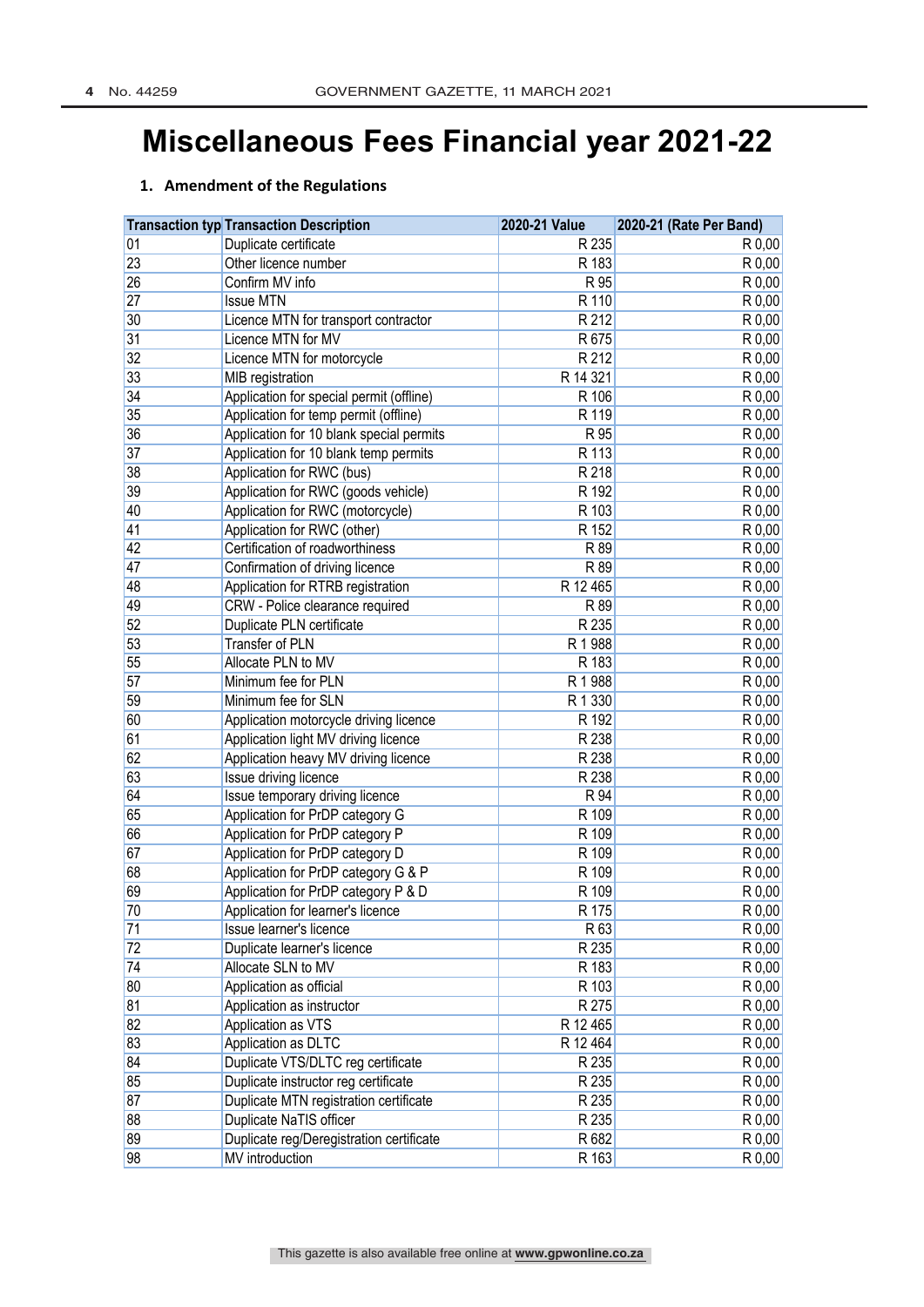## **Miscellaneous Fees Financial year 2021-22**

|           | <b>Transaction typ Transaction Description</b> | 2020-21 Value | 2020-21 (Rate Per Band) |
|-----------|------------------------------------------------|---------------|-------------------------|
| AO        | Duplicate official reg certificate             | R 235         | R 0,00                  |
| <b>CJ</b> | Duplicate MIB registration certificate         | R 238         | $R$ 0,00                |
| <b>CK</b> | Duplicate TRN certificate                      | R 235         | $R$ 0,00                |
| <b>CO</b> | Duplicate RTRB certificate                     | R 225         | $R$ 0,00                |
| CT        | Duplicate certificate VIN/engine number        | R 235         | $R$ 0,00                |
| <b>CU</b> | Duplicate certificate previous system          | R 235         | $R$ 0,00                |
| <b>CV</b> | Duplicate certificate manually issued          | R 235         | $R$ 0,00                |
| <b>CW</b> | Duplicate certificate NaTIS-printed            | R 235         | $R$ 0,00                |
| cx        | Duplicate certificate stolen MV                | R 235         | $R$ 0,00                |
| <b>CZ</b> | First registration certificate                 | R 278         | $R$ 0,00                |
| <b>HM</b> | Application for Learner's Licence              | R 175         | $R$ 0,00                |
| <b>SY</b> | Duplicate BRNC cert                            | R 235         | $R$ 0,00                |

#### **2. Short title and commencement**

These regulations shall come into operation on 01/06/2021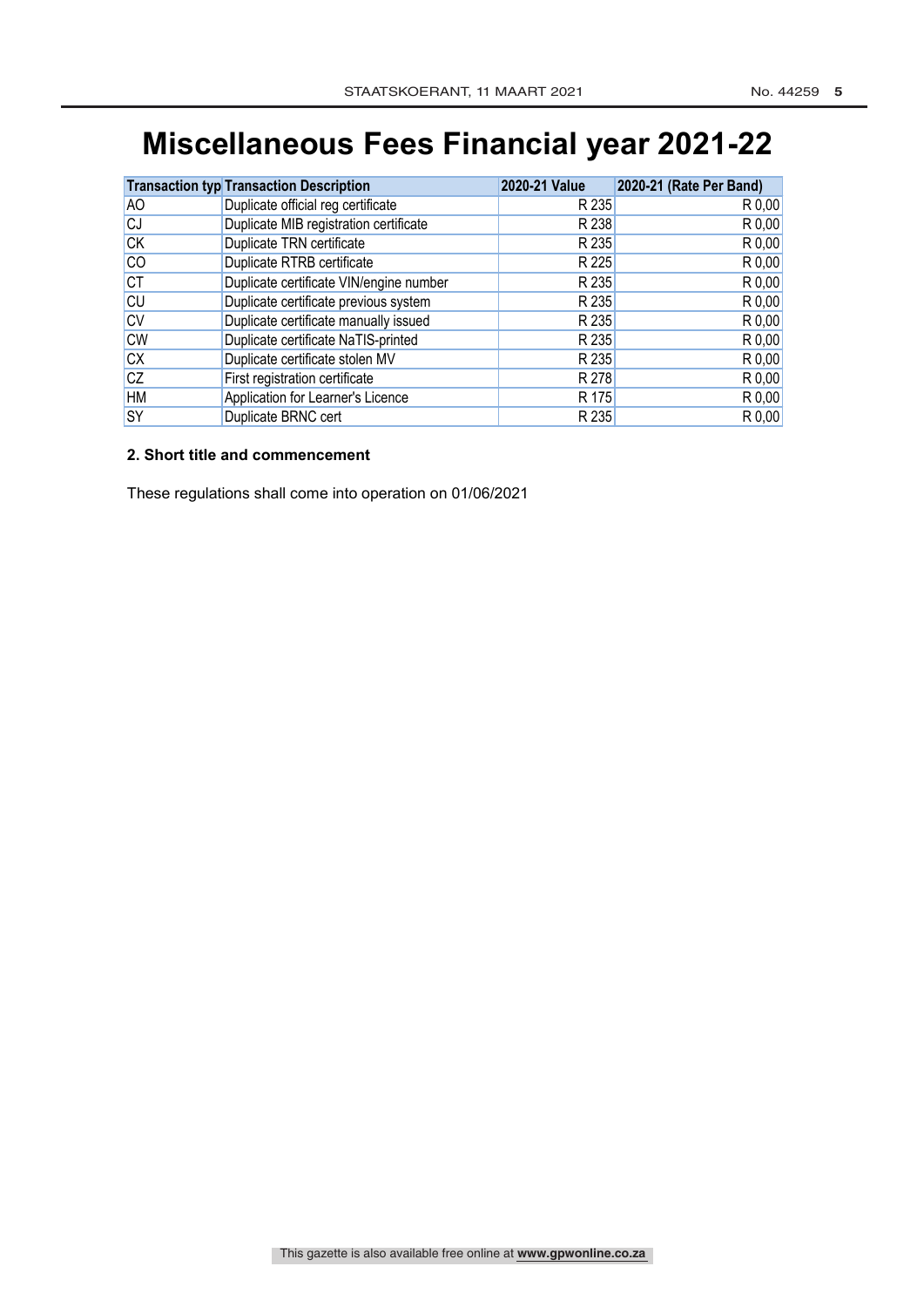#### **1. Amendment of the Regulations**

Schedule 2 (Table 2: Motor Vehicle registration and Licence Fees) is substituted by the following Schedule:

| Item | Description                                                     | <b>Tare</b> | 2020-21 fees   |
|------|-----------------------------------------------------------------|-------------|----------------|
|      |                                                                 |             | Annual         |
|      |                                                                 |             | 10,3%          |
|      | Motor Vehicle Registration                                      |             | R 163          |
|      |                                                                 |             | <b>RO</b>      |
|      | 2 Motor Vehicle Licence                                         |             | <b>R0</b>      |
|      | $2,1$  A motor cycle or motor trycycle other than a motor       |             | R 199          |
|      | vehicle referred to in item 3 of this schedule                  |             | <b>R0</b>      |
|      |                                                                 |             | R <sub>0</sub> |
|      | 2,2 A motor vehicle other than a motor vehicle referred         | $0 - 250$   | R 223          |
|      | to intems 2.1, 2.3, 2.4, 2.5, 2.6, 2.7, 2.8, 2.9, 2.10 and 3 of | 251-500     | R 267          |
|      | this schedule with a tare of:                                   | 501-750     | R 281          |
|      |                                                                 | 751-1000    | R 356          |
|      |                                                                 | 1001-1250   | R 385          |
|      |                                                                 | 1251-1500   | R 504          |
|      |                                                                 | 1501-1750   | R 578          |
|      |                                                                 | 1751-2000   | R 711          |
|      |                                                                 | 2001-2250   | R 1 0 3 8      |
|      |                                                                 | 2251-2500   | R 1042         |
|      |                                                                 | 2501-2750   | R 1 1 7 1      |
|      |                                                                 | 2751-3000   | R1438          |
|      |                                                                 | 3001-3250   | R 1572         |
|      |                                                                 | 3251-3500   | R 1779         |
|      |                                                                 | 3501-3750   | R 2031         |
|      |                                                                 | 3751-4000   | R 2 2 8 3      |
|      |                                                                 | 4001-4250   | R 2 505        |
|      |                                                                 | 4251-4500   | R 2758         |
|      |                                                                 | 4501-4750   | R 2 995        |
|      |                                                                 | 4751-5000   | R 3 1 1 3      |
|      |                                                                 | 5001-5250   | R 4744         |
|      |                                                                 | 5251-5500   | R 5 292        |
|      |                                                                 | 5501-5750   | R 5 8 2 6      |
|      |                                                                 | 5751-6000   | R 6 2 2 6      |
|      |                                                                 | 6001-6250   | R 6 8 3 4      |
|      |                                                                 | 6251-6500   | R 7 3 6 8      |
|      |                                                                 | 6501-6750   | R 7 931        |
|      |                                                                 | 6751-7000   | R 8761         |
|      |                                                                 | 7001-7250   | R9014          |
|      |                                                                 | 7251-7500   | R 9 5 9 2      |
|      |                                                                 | 7751-8000   | R 10 570       |
|      |                                                                 | 8001-8500   | R 11 815       |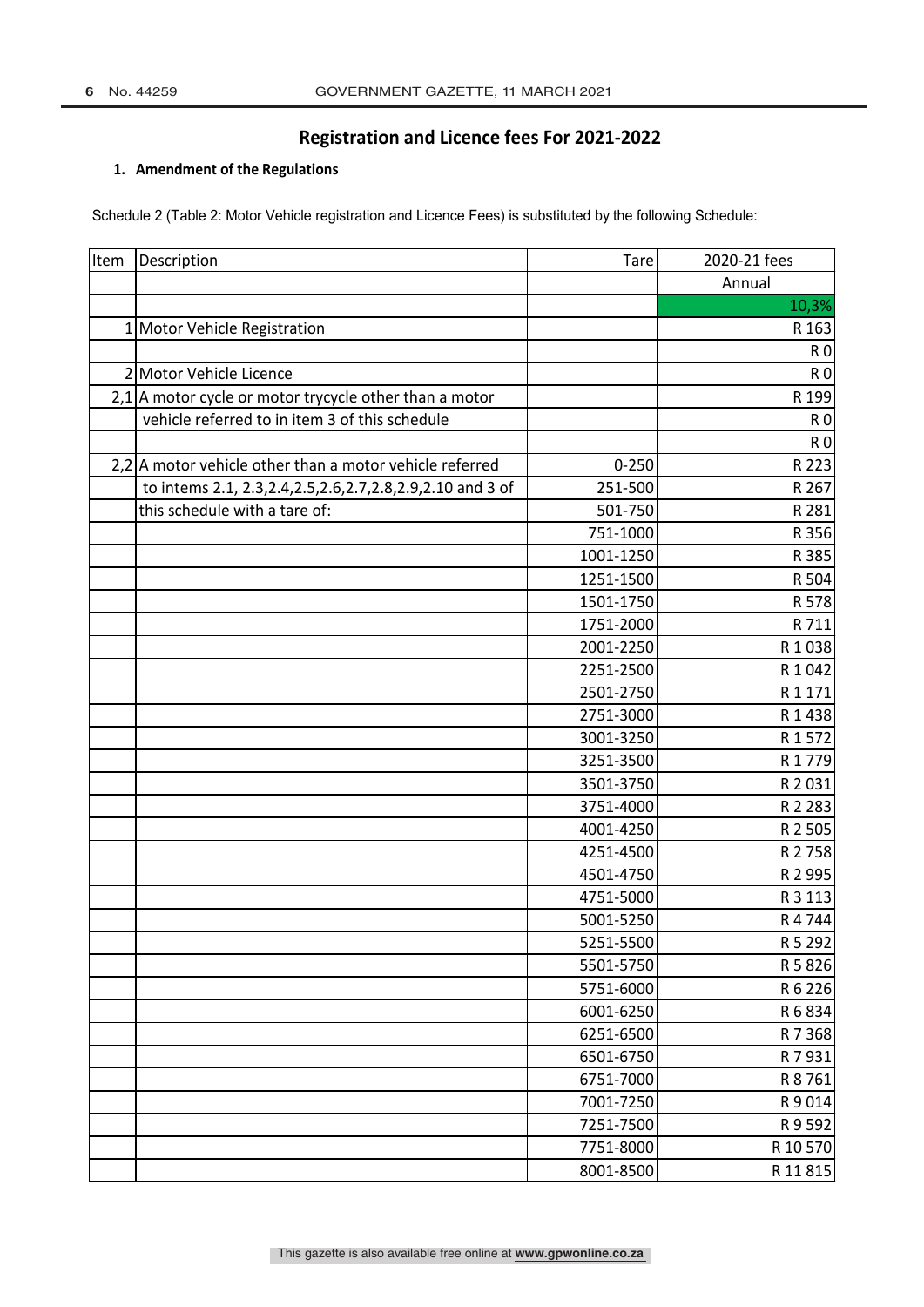|                                                               | 8501-9000   | R 13 179       |
|---------------------------------------------------------------|-------------|----------------|
|                                                               | 9001-9500   | R 14 528       |
|                                                               | 9501-10000  | R 15 892       |
|                                                               | 10001-10500 | R 17 552       |
|                                                               | 10501-11000 | R 19 286       |
|                                                               | 11001-11500 | R 20 977       |
|                                                               | 11501-12000 | R 22 830       |
| For each additional 500 or part thereof above 12000           |             | R 1957         |
| Kilograms:                                                    |             | R <sub>0</sub> |
|                                                               |             | R <sub>0</sub> |
| 2,3 A trailer, other than a semi-trailer, used by the         |             | R 178          |
| owner thereof solely for own farming other than for           |             | R <sub>0</sub> |
| the conveyance of goods on a public road, other than          |             | R <sub>0</sub> |
|                                                               |             |                |
| a motor vehicle referred to in items 2.1, 2.3, 2.4, 25, 2.6,  |             | <b>RO</b>      |
| 2.7,2.8,2.9,2.10 and 3 of this schedule                       |             | <b>RO</b>      |
|                                                               |             | <b>RO</b>      |
| 2,4 A breakdown, other than a motor, vehicle referred         | $0 - 250$   | R 223          |
| to in items 2.1, 2.3, 2.4, 25, 2.6, 2.7, 2.8, 2.9, 2.10 and 3 | 251-500     | R 267          |
| of this schedule with a tare of:                              | 501-750     | R 281          |
|                                                               | 751-1000    | R 356          |
|                                                               | 1001-1250   | R 385          |
|                                                               | 1251-1500   | R 504          |
|                                                               | 1501-1750   | R 578          |
|                                                               | 1751-2000   | R 711          |
|                                                               | 2001-2250   | R 1038         |
|                                                               | 2251-2500   | R 1 0 4 2      |
|                                                               | 2501-2750   | R 1 1 7 1      |
|                                                               | 2751-3000   | R1438          |
|                                                               | 3001-3250   | R 1572         |
|                                                               | 3251-3500   | R 1 7 7 9      |
|                                                               | 3501-3750   | R 2031         |
|                                                               | 3751-4000   | R 2 2 8 3      |
|                                                               | 4001-4250   | R 2 505        |
|                                                               | 4251-4500   | R 2758         |
|                                                               | 4501-4750   | R 2 995        |
|                                                               | 4751-5000   | R 3 1 1 3      |
|                                                               | 5001-5250   | R4744          |
|                                                               | 5251-5500   | R 5 292        |
|                                                               | 5501-5750   | R 5 8 2 6      |
|                                                               | 5751-6000   | R 6 2 2 6      |
|                                                               | 6001-6250   | R 6 8 3 4      |
|                                                               | 6251-6500   | R 7 3 6 8      |
|                                                               | 6501-6750   | R 7 931        |
|                                                               | 6751-7000   | R 8761         |
|                                                               | 7001-7250   | R9014          |
|                                                               |             |                |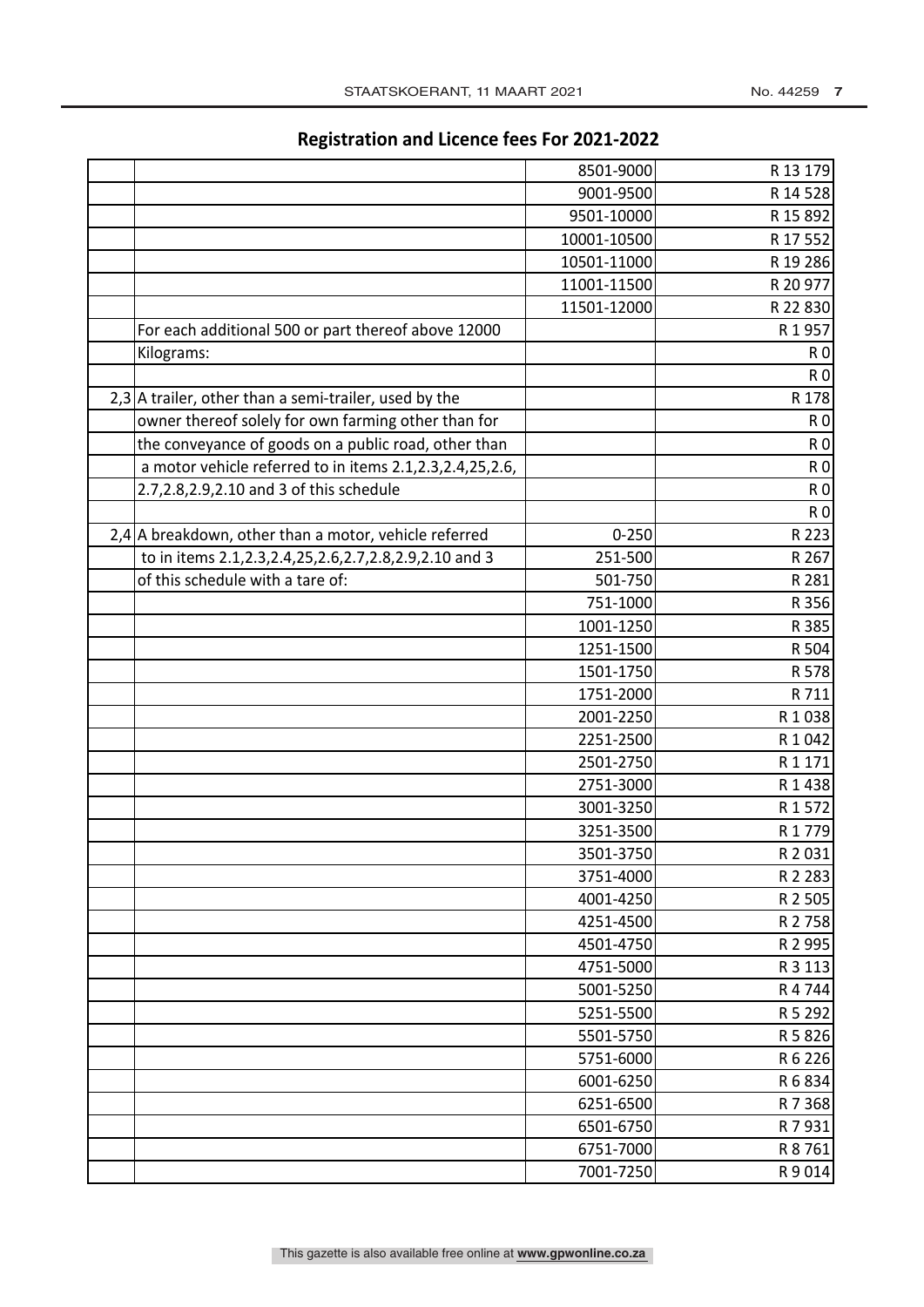| 7251-7500<br>R 9 5 9 2<br>7751-8000<br>R 10 570<br>8001-8500<br>R 11 815<br>8501-9000<br>R 13 179<br>9001-9500<br>R 14 528<br>R 15 892<br>9501-10000<br>10001-10500<br>R 17 552<br>10501-11000<br>R 19 286<br>11001-11500<br>R 20 977<br>11501-12000<br>R 22 830 |
|------------------------------------------------------------------------------------------------------------------------------------------------------------------------------------------------------------------------------------------------------------------|
|                                                                                                                                                                                                                                                                  |
|                                                                                                                                                                                                                                                                  |
|                                                                                                                                                                                                                                                                  |
|                                                                                                                                                                                                                                                                  |
|                                                                                                                                                                                                                                                                  |
|                                                                                                                                                                                                                                                                  |
|                                                                                                                                                                                                                                                                  |
|                                                                                                                                                                                                                                                                  |
|                                                                                                                                                                                                                                                                  |
|                                                                                                                                                                                                                                                                  |
| For each additional 500 or part thereof above 12000<br>R 1942                                                                                                                                                                                                    |
| Kilograms:<br>R <sub>0</sub>                                                                                                                                                                                                                                     |
| <b>R0</b>                                                                                                                                                                                                                                                        |
| 2,5 A truck tractor, used by the owner thereof for general<br>$0 - 250$<br>R 223                                                                                                                                                                                 |
| farming activities, other than for the conveyance of<br>251-500<br>R 267                                                                                                                                                                                         |
| goods for reward on a public road, other than motor<br>R 281<br>501-750                                                                                                                                                                                          |
| vehicle referred to in items 2.1, 2.3, 2.4, 25, 2.6, 2.7, 2.8,<br>751-1000<br>R 356                                                                                                                                                                              |
| 2.9,2.10 and 3 of this schedule with a tare of:<br>1001-1250<br>R 385                                                                                                                                                                                            |
| 1251-1500<br>R 504                                                                                                                                                                                                                                               |
| 1501-1750<br>R 578                                                                                                                                                                                                                                               |
| 1751-2000<br>R 711                                                                                                                                                                                                                                               |
| 2001-2250<br>R 1038                                                                                                                                                                                                                                              |
| 2251-2500<br>R 1042                                                                                                                                                                                                                                              |
| 2501-2750<br>R 1 171                                                                                                                                                                                                                                             |
| 2751-3000<br>R 1 4 3 8                                                                                                                                                                                                                                           |
| 3001-3250<br>R 1572                                                                                                                                                                                                                                              |
| 3251-3500<br>R 1779                                                                                                                                                                                                                                              |
| 3501-3750<br>R 2031                                                                                                                                                                                                                                              |
| 3751-4000<br>R 2 2 8 3                                                                                                                                                                                                                                           |
| 4001-4250<br>R 2 505                                                                                                                                                                                                                                             |
| R 2758<br>4251-4500                                                                                                                                                                                                                                              |
| 4501-4750<br>R 2 9 9 5                                                                                                                                                                                                                                           |
| 4751-5000<br>R 3 1 1 3                                                                                                                                                                                                                                           |
| 5001-5250<br>R4744                                                                                                                                                                                                                                               |
| R 5 292<br>5251-5500                                                                                                                                                                                                                                             |
| 5501-5750<br>R 5 8 2 6                                                                                                                                                                                                                                           |
| R 6 2 2 6<br>5751-6000                                                                                                                                                                                                                                           |
| 6001-6250<br>R 6 8 3 4                                                                                                                                                                                                                                           |
| 6251-6500<br>R 7 3 6 8                                                                                                                                                                                                                                           |
| 6501-6750<br>R 7 931                                                                                                                                                                                                                                             |
| R 8761<br>6751-7000                                                                                                                                                                                                                                              |
| 7001-7250<br>R9014                                                                                                                                                                                                                                               |
| 7251-7500<br>R 9 5 9 2                                                                                                                                                                                                                                           |
| R 10 570<br>7751-8000                                                                                                                                                                                                                                            |
| 8001-8500<br>R 11 815                                                                                                                                                                                                                                            |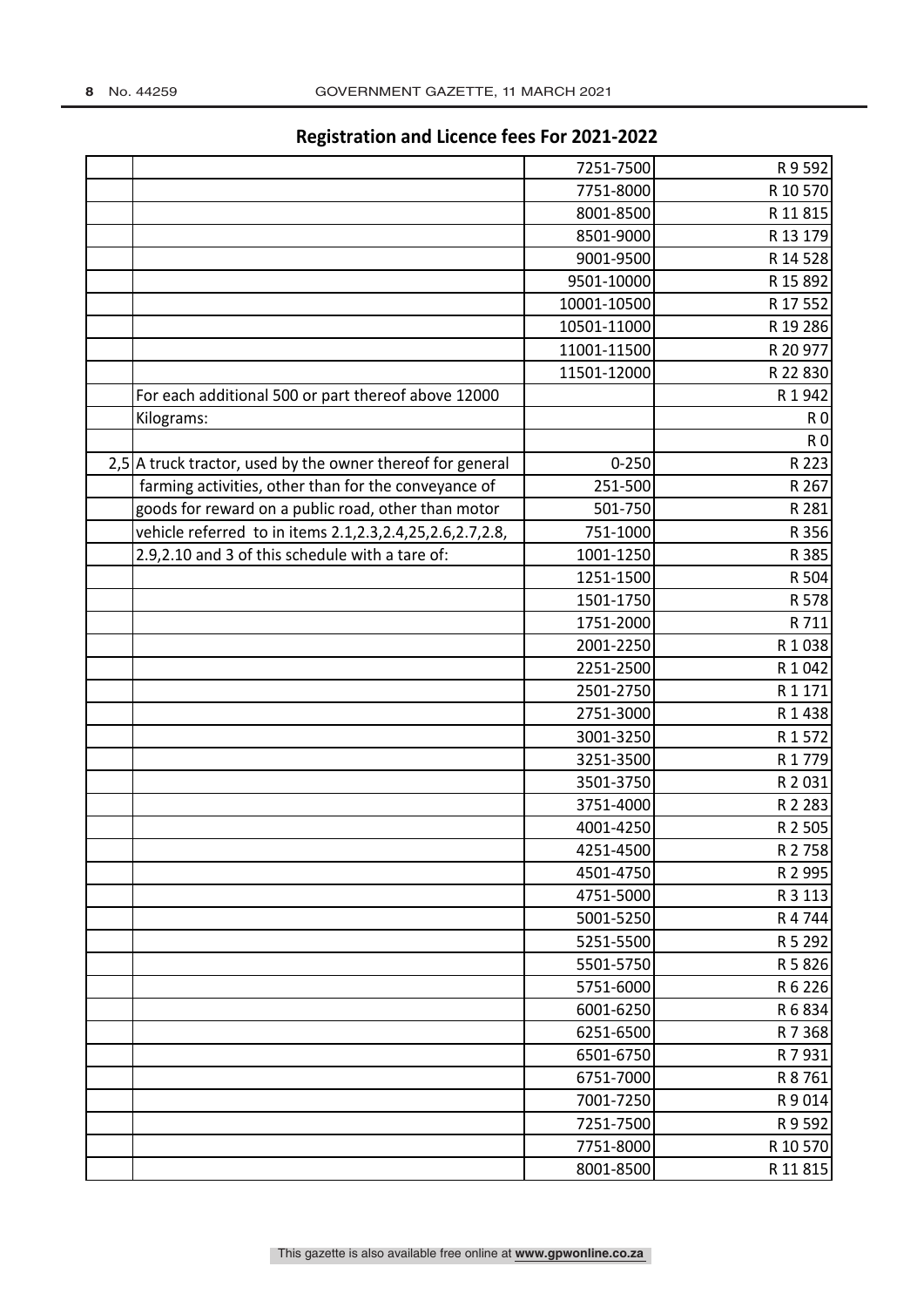|                                                             | 8501-9000   | R 13 179       |
|-------------------------------------------------------------|-------------|----------------|
|                                                             | 9001-9500   | R 14 528       |
|                                                             | 9501-10000  | R 15 892       |
|                                                             | 10001-10500 | R 17 552       |
|                                                             | 10501-11000 | R 19 286       |
|                                                             | 11001-11500 | R 20 977       |
|                                                             | 11501-12000 | R 22 830       |
| For each additional 500 or part thereof above 12000         |             | R 1 942        |
| Kilograms:                                                  |             | R <sub>0</sub> |
|                                                             |             | R <sub>0</sub> |
| 2,6 A truck tractor, other than a truck-tractor referred to | $0 - 250$   | R 223          |
| in item 2.5, used by the owner thereof solely for his       | 251-500     | R 267          |
| own farming activities, other than for the conveyance       | 501-750     | R 281          |
| of goods for reward on a public road, other than a          | 751-1000    | R 356          |
| motor vehicle referred to in items 2.1,2.3,2.4,25,2.6,      | 1001-1250   | R 385          |
| 2.7,2.8,2.9,2.10 and 3 of this schedule                     | 1251-1500   | R 504          |
|                                                             | 1501-1750   | R 578          |
|                                                             | 1751-2000   | R 711          |
|                                                             | 2001-2250   | R1038          |
|                                                             | 2251-2500   | R 1042         |
|                                                             | 2501-2750   | R1171          |
|                                                             | 2751-3000   | R 1 4 3 8      |
|                                                             | 3001-3250   | R 1 572        |
|                                                             | 3251-3500   | R 1779         |
|                                                             | 3501-3750   | R 2031         |
|                                                             | 3751-4000   | R 2 283        |
|                                                             | 4001-4250   | R 2 505        |
|                                                             | 4251-4500   | R 2758         |
|                                                             | 4501-4750   | R 2 995        |
|                                                             | 4751-5000   | R 3 113        |
|                                                             | 5001-5250   | R 4 744        |
|                                                             | 5251-5500   | R 5 292        |
|                                                             | 5501-5750   | R 5 8 2 6      |
|                                                             | 5751-6000   | R 6 226        |
|                                                             | 6001-6250   | R 6 834        |
|                                                             | 6251-6500   | R 7 3 6 8      |
|                                                             | 6501-6750   | R 7 931        |
|                                                             | 6751-7000   | R 8761         |
|                                                             | 7001-7250   | R9014          |
|                                                             | 7251-7500   | R 9 5 9 2      |
|                                                             | 7751-8000   | R 10 570       |
|                                                             | 8001-8500   | R 11 815       |
|                                                             | 8501-9000   | R 13 179       |
|                                                             | 9001-9500   | R 14 528       |
|                                                             | 9501-10000  | R 15 892       |
|                                                             |             |                |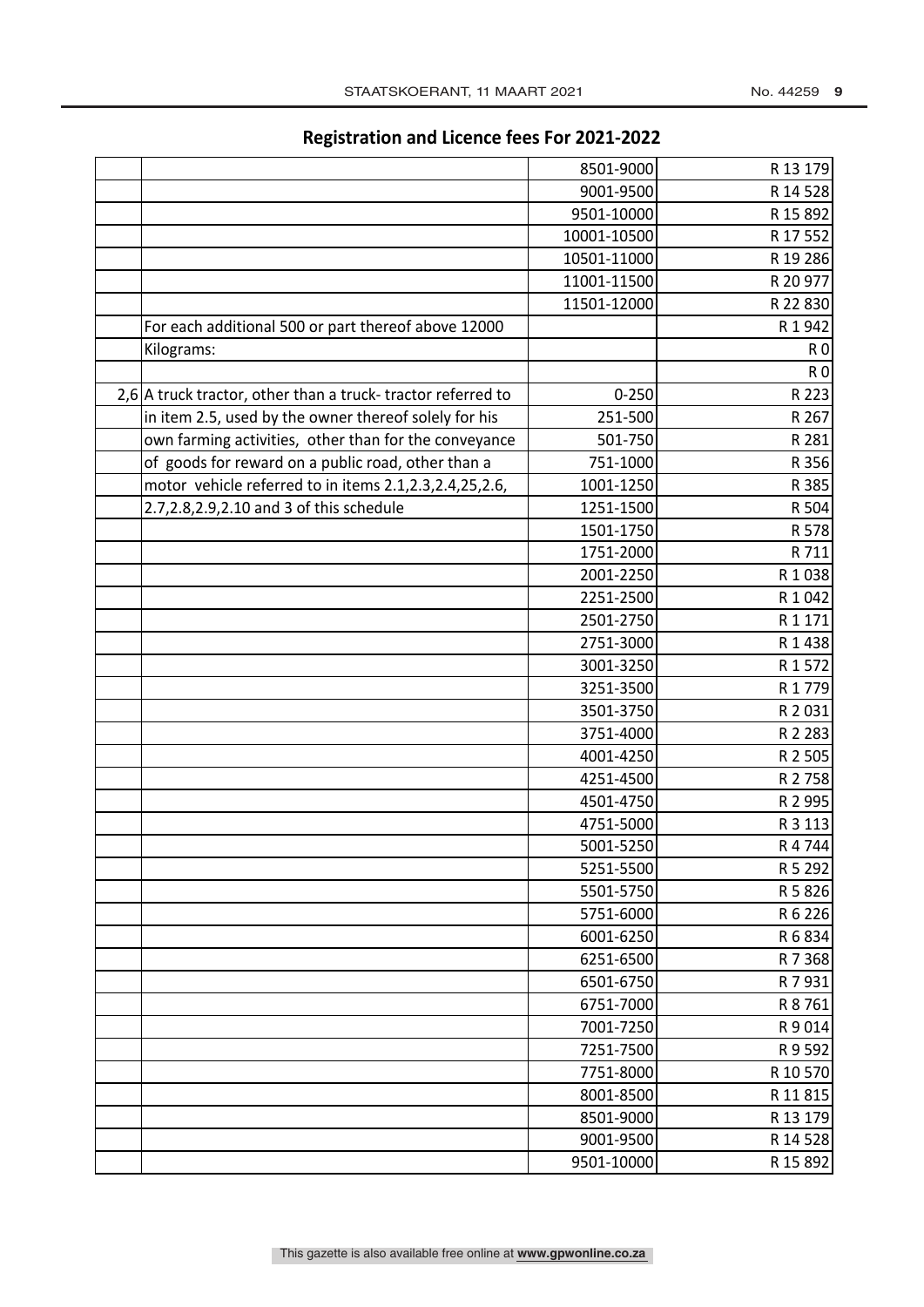|                          |                                                             | 10001-10500 | R 17 552       |
|--------------------------|-------------------------------------------------------------|-------------|----------------|
|                          |                                                             | 10501-11000 | R 19 286       |
|                          |                                                             | 11001-11500 | R 20 977       |
|                          |                                                             | 11501-12000 | R 22 830       |
|                          | For each additional 500 or part thereof above 12000         |             | R 1942         |
| Kilograms:               |                                                             |             | R <sub>0</sub> |
|                          |                                                             |             | R <sub>0</sub> |
|                          | $2,7$ A trailer, other than a motor vehicle referred to in  | $0 - 250$   | R 223          |
|                          | items 2.1, 2.3, 2.4, 2.5, 2.6, 2.8, 2.9, 2.10 and 3 of this | 251-500     | R 267          |
| schedule with a tare of: |                                                             | 501-750     | R 281          |
|                          |                                                             | 751-1000    | R 356          |
|                          |                                                             | 1001-1250   | R 385          |
|                          |                                                             | 1251-1500   | R 504          |
|                          |                                                             | 1501-1750   | R 578          |
|                          |                                                             | 1751-2000   | R 711          |
|                          |                                                             | 2001-2250   | R 1 0 3 8      |
|                          |                                                             | 2251-2500   | R 1 042        |
|                          |                                                             | 2501-2750   | R 1 171        |
|                          |                                                             | 2751-3000   | R 1 4 3 8      |
|                          |                                                             | 3001-3250   | R 1 572        |
|                          |                                                             | 3251-3500   | R 1779         |
|                          |                                                             | 3501-3750   | R 2 0 3 1      |
|                          |                                                             | 3751-4000   | R 2 283        |
|                          |                                                             | 4001-4250   | R 2 505        |
|                          |                                                             | 4251-4500   | R 2758         |
|                          |                                                             | 4501-4750   | R 2 995        |
|                          |                                                             | 4751-5000   | R 3 113        |
|                          |                                                             | 5001-5250   | R 4744         |
|                          |                                                             | 5251-5500   | R 5 292        |
|                          |                                                             | 5501-5750   | R 5 8 2 6      |
|                          |                                                             | 5751-6000   | R 6 226        |
|                          |                                                             | 6001-6250   | R 6 8 3 4      |
|                          |                                                             | 6251-6500   | R 7 368        |
|                          |                                                             | 6501-6750   | R 7 931        |
|                          |                                                             | 6751-7000   | R 8 761        |
|                          |                                                             | 7001-7250   | R 9 014        |
|                          |                                                             | 7251-7500   | R 9 5 9 2      |
|                          |                                                             | 7751-8000   | R 10 570       |
|                          |                                                             | 8001-8500   | R 11 815       |
|                          |                                                             | 8501-9000   | R 13 179       |
|                          |                                                             | 9001-9500   | R 14 528       |
|                          |                                                             | 9501-10000  | R 15 892       |
|                          |                                                             | 10001-10500 | R 17 552       |
|                          |                                                             | 10501-11000 | R 19 286       |
|                          |                                                             | 11001-11500 | R 20 977       |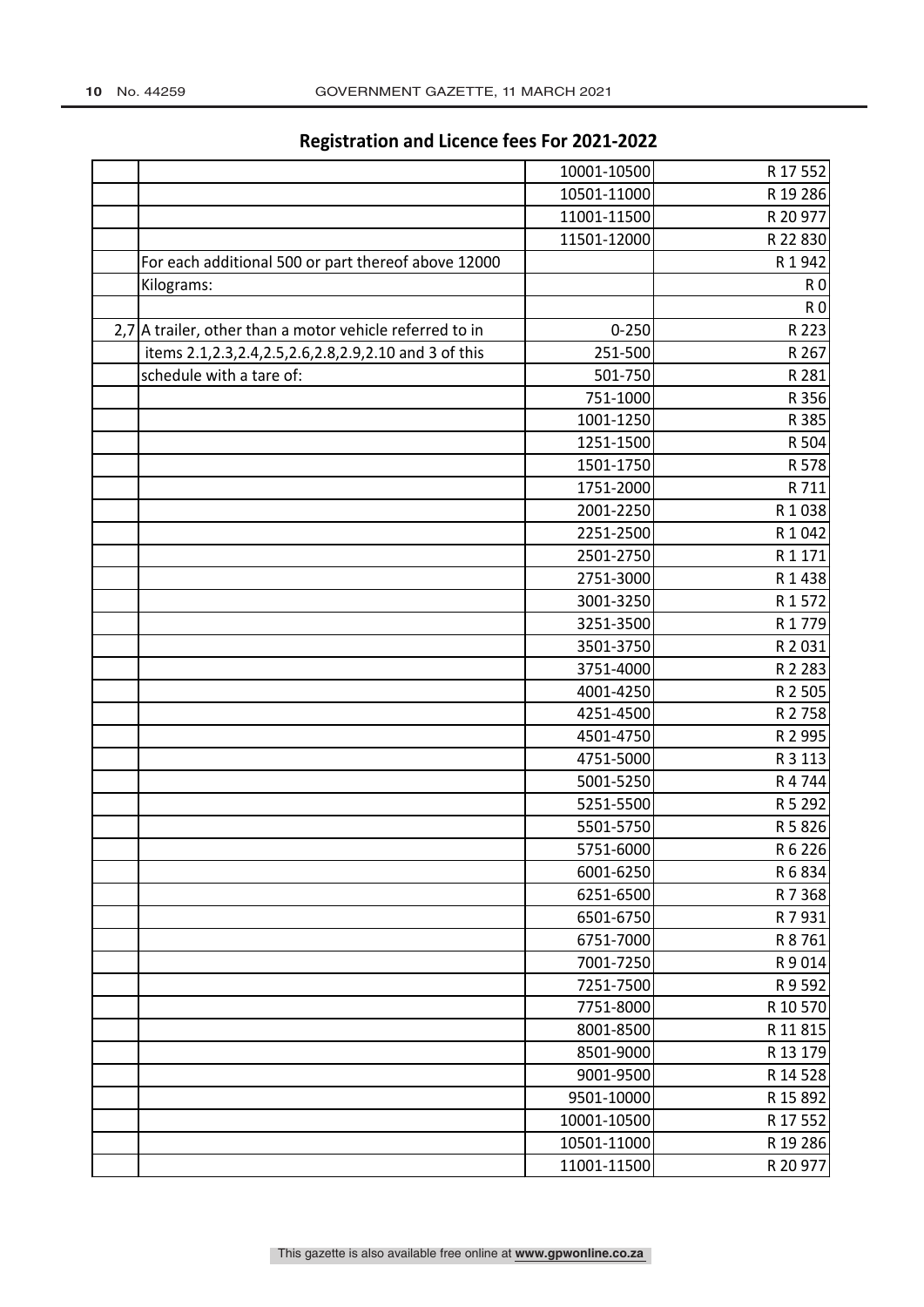|      |                                                             | 11501-12000 | R 22 830       |
|------|-------------------------------------------------------------|-------------|----------------|
|      | For each additional 500 or part thereof above 12000         |             | R 1942         |
|      | Kilograms:                                                  |             | R <sub>0</sub> |
|      |                                                             |             | <b>RO</b>      |
|      | 2,8 A Caravan, other than a self-propelled caravan or a     |             | R 341          |
|      | motor vehicle referred to in items 2.1,2.2,2.3,2.4,2.5,     |             | R <sub>0</sub> |
|      | 2.6, 2.7, 2.9, 2.10 and 3 of this schedule.                 |             | R <sub>0</sub> |
|      |                                                             |             | R <sub>0</sub> |
|      | 2,9 A tractor which is operated on a public road, other     |             | R 178          |
|      | than a motor vehicle referred to in items 2.1, 2.2, 2.3,    |             | R <sub>0</sub> |
|      | 2.4,2.5,2.5,2.6,2.7,2.8,2.10 or 3 of this schedule.         |             | R <sub>0</sub> |
|      |                                                             |             | R <sub>0</sub> |
| 2,10 | A trailer, other than a motor vehicle referred to in        | $0 - 250$   | R 223          |
|      | items 2.1, 2.3, 2.4, 2.5, 2.6, 2.7, 2.8, 2.9, and 3 of this | 251-500     | R 267          |
|      | schedule with a tare of:                                    | 501-750     | R 281          |
|      |                                                             | 751-1000    | R 356          |
|      |                                                             | 1001-1250   | R 385          |
|      |                                                             | 1251-1500   | R 504          |
|      |                                                             | 1501-1750   | R 578          |
|      |                                                             | 1751-2000   | R 711          |
|      |                                                             | 2001-2250   | R 1 0 3 8      |
|      |                                                             | 2251-2500   | R 1 042        |
|      |                                                             | 2501-2750   | R 1 171        |
|      |                                                             | 2751-3000   | R 1 4 3 8      |
|      |                                                             | 3001-3250   | R 1 572        |
|      |                                                             | 3251-3500   | R 1779         |
|      |                                                             | 3501-3750   | R 2031         |
|      |                                                             | 3751-4000   | R 2 2 8 3      |
|      |                                                             | 4001-4250   | R 2 505        |
|      |                                                             | 4251-4500   | R 2758         |
|      |                                                             | 4501-4750   | R 2 995        |
|      |                                                             | 4751-5000   | R 3 113        |
|      |                                                             | 5001-5250   | R 4744         |
|      |                                                             | 5251-5500   | R 5 292        |
|      |                                                             | 5501-5750   | R 5 8 2 6      |
|      |                                                             | 5751-6000   | R 6 226        |
|      |                                                             | 6001-6250   | R 6 834        |
|      |                                                             | 6251-6500   | R 7 368        |
|      |                                                             | 6501-6750   | R 7 931        |
|      |                                                             | 6751-7000   | R 8761         |
|      |                                                             | 7001-7250   | R9014          |
|      |                                                             | 7251-7500   | R 9 5 9 2      |
|      |                                                             | 7751-8000   | R 10 570       |
|      |                                                             | 8001-8500   | R 11 815       |
|      |                                                             | 8501-9000   | R 13 179       |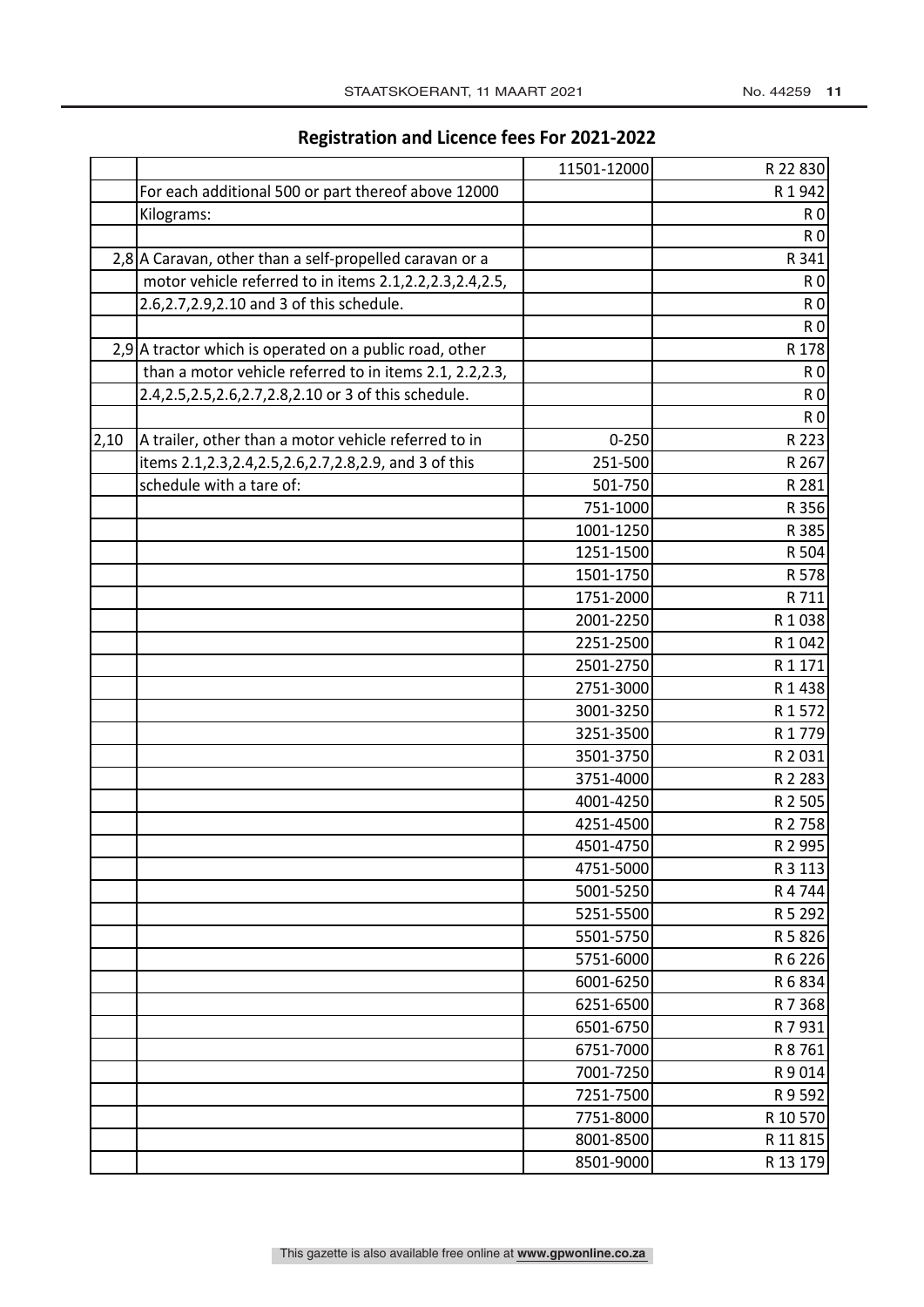|                                                     | 9001-9500   | R 14 528       |
|-----------------------------------------------------|-------------|----------------|
|                                                     | 9501-10000  | R 15 892       |
|                                                     | 10001-10500 | R 17 552       |
|                                                     | 10501-11000 | R 19 286       |
|                                                     | 11001-11500 | R 20 977       |
|                                                     | 11501-12000 | R 22 830       |
| For each additional 500 or part thereof above 12000 |             | R 1 942        |
| Kilograms:                                          |             | R <sub>0</sub> |
|                                                     |             | <b>R0</b>      |
| 3 Licence fees for specially classified veicles     |             | R 163          |

#### **2. Short title and commencement**

These regulations shall come into operation on 01/06/2021